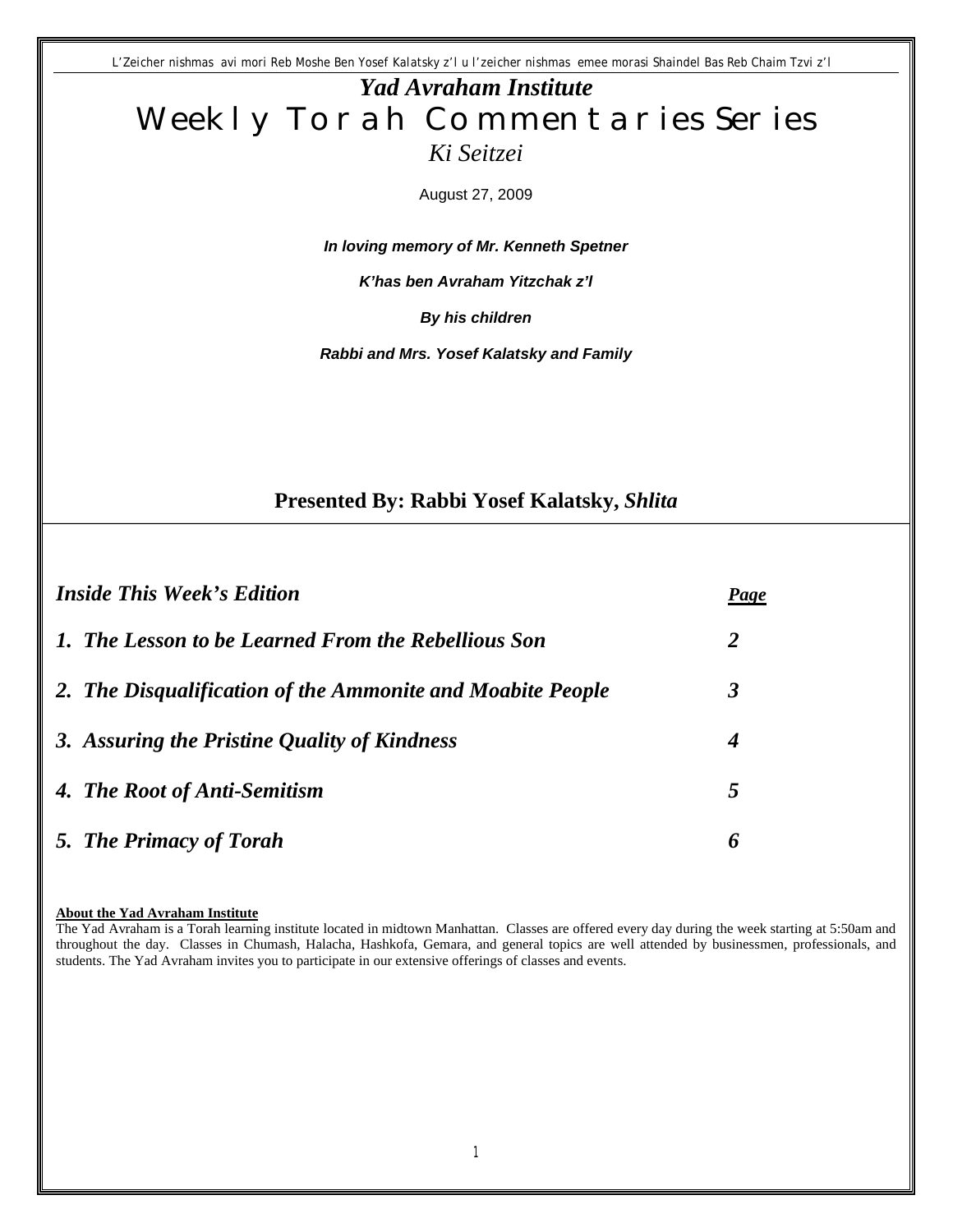# **Ki Seitzei**

*Presented by* **Rabbi Yosef Kalatsky,** *Shlita Dean* 

## *1. The Lesson to be Learned From the Rebellious Son*

 The Torah states, **"If a man will have a wayward and rebellious son, who does not hearken to the voice of his father and the voice of his mother, and they discipline him, but he does not hearken to them, then his father and mother shall grasp him and take him out to the elders of his city and the gate of his place. They shall say to the elders of his city, 'This son of ours is wayward and rebellious; he does not hearken to our voice; he is a glutton and a drunkard.' All the men of his city shall pelt him with stones and he shall die."** The Gemara in Tractate Sanhedrin explains that this individual only assumes the status of the "rebellious" son when he steals from his parents to buy a small measure of meat and a half a pint of undiluted wine to satisfy his desire. When his parents become aware of his errant behavior, they take him to the Bais Din (Court) and he is given lashes. If he should repeat the behavior, and his parents choose to take him again to the court, he is judged as a "rebellious" son and is put to death by stoning.

The Gemara explains that although this child had only stolen a small amount of money to satisfy his desire (If this errant behavior repeats itself), he is put to death because as Chazal explains "It is better that he should die in an innocent state than in a more liable state." If this addictive behavior should continue he will ultimately consume the assets of his father and resort to murder to support his habit.

The Gemara in Tractate Sanhedrin tells us that the case of the "rebellious son" never actually happened and will never come to being because it is not possible to meet all the criteria that are set forth by the Torah. The Mishna asks, "If the case of the 'rebellious son' is a law that is not relevant because it cannot be implemented, then why does the Torah discuss all the aspects pertaining to the rebellious son that lead to his death?" The Mishna answers "It is for the purpose of study in depth and to receive reward for its study."

 Rabbeinu Bachya asks, if the purpose of this portion is purely for the sake of being meritorious for its study, then why is this subject matter chosen regarding the mitzvah of studying Torah? One could have studied any portion of the Torah and have been worthy of reward. Rabbeinu Bachya cites Rashbah (Rabbeinu Shlomo Ben Aderes) who explains that there is a special lesson to be learned from this portion. It is a lesson of to what degree one must demonstrate his love for G'd.

The Torah describes a situation in which a mother and father take their son to the Rabbinic Court to be prosecuted and reprimanded for his glutinous and defiant behavior. They do this despite the fact that they understand he will ultimately be put to death because of their initiative. Although their child's errant behavior could have been dismissed and attributed to immaturity, they chose to heed the directive of the Torah, recognizing the state of his predicament, and bring him to justice. They as parents were able to suppress their natural love for their child because their love for G'd supercedes all. Rashbah explains that the parents initiative regarding the "rebellious" son is the equivalent of Avraham's demonstration of his love for G'd through the Akeidah (The Binding of Yitzchak).

The Binding of Yitzchak (for the sake of being a burnt offering) was the most difficult of the ten tests that were presented to Avraham our Patriarch. The test was meant to see if Avraham's love for G'd would surpass his love for his most beloved child Yitzchak who was born to him in his old age. As difficult as it was, Avraham was able to subordinate his love for Yitzchak because of his greater love for G'd. Similarly, the lesson to be learned from the "rebellious son" is that every Jew's love for G'd must be primary. This is the meaning of the statement in the Mishna "to delve into it to receive reward."

There is another lesson to be learned from the case of the "rebellious son." The timeframe for one to be convicted as a "rebellious son" is only from the time when he becomes 13 years old (when he enters into adulthood) until the age of 13 and three months. If the parents do not bring their son before the Court within this timeframe, he can no longer be prosecuted. After the Torah discusses the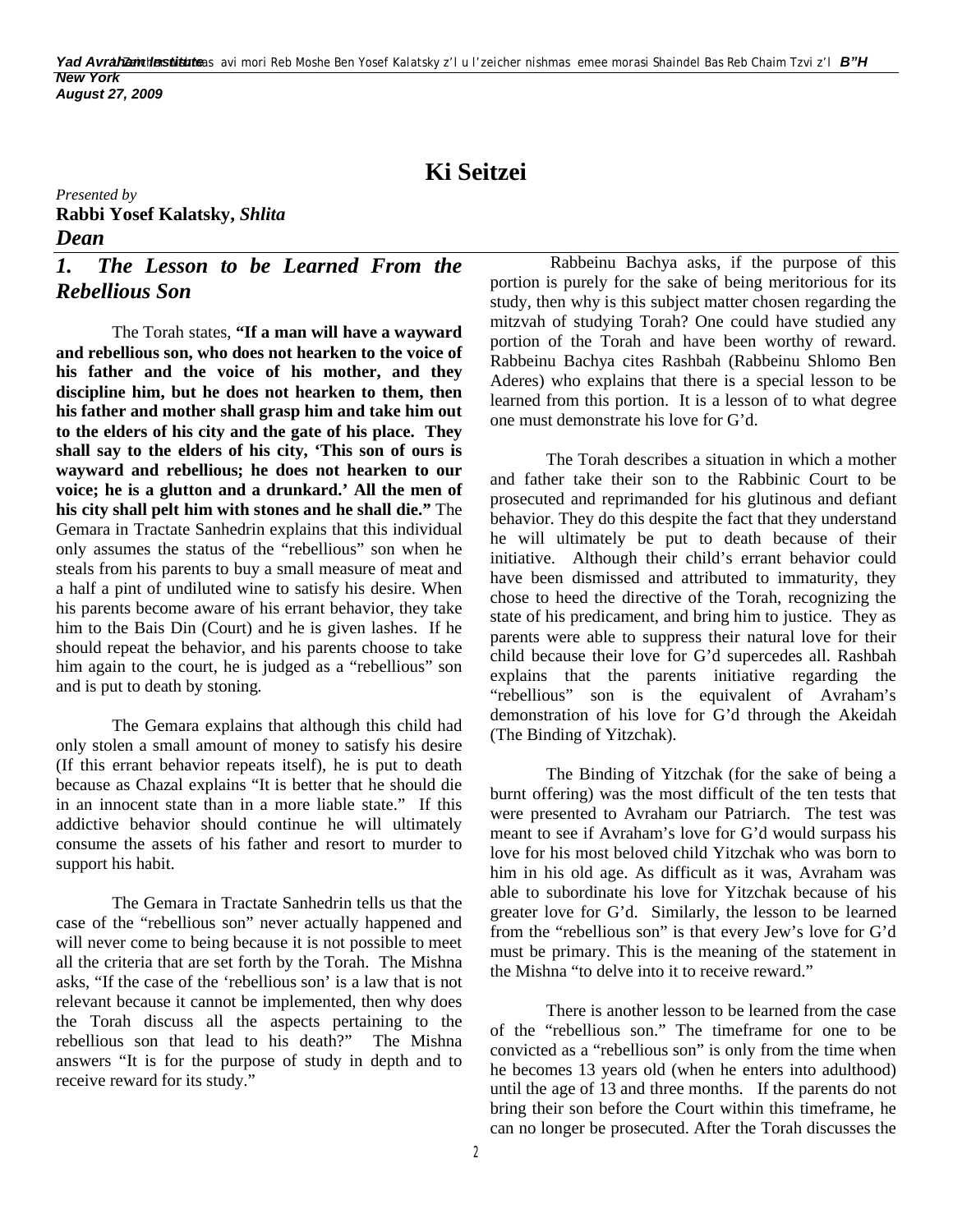case of the "rebellious son" it states, **"If a man shall have committed a sin whose judgment is death, he shall be put to death…and you shall not leave his body overnight on the gallows…"** The Torah juxtaposes the portion of the person who is put to death to the portion of "rebellious son" to teach us that even if the person was not put to death as the "rebellious son" his evil ways would intensify thus causing him to be liable for the death penalty – such as one who commits murder. This intensification of evil is rooted in the concept of "*aveira goreris aveira* a sin encourages another sin." When one commits a sin (even a minor infraction), it causes a negative influence to come upon the individual which encourages him to commit further sins. Therefore, as Chazal tell us, one should be as careful to adhere to even the seemingly less severe mitzvos as to the more severe.

## *2. The Disqualification of the Ammonite and Moabite People*

The Torah states, **"An Ammonite or Moabite shall not enter the congregation of G'd, even in their tenth generation….because of the fact that they did not greet you with bread and water on the road when you were leaving Egypt, and because they hired against you Bilaam…"** One who descends from the Ammonite or Moabite nations, even if he should to convert to Judaism he is nevertheless considered to be an illegitimate Jew and cannot marry into the Jewish people.

Ramban points out that although the Ammonites did not offer the Jewish people bread and water, the Moabites did. The Moabites, like Edom, offered their bread and water for a fee. Although Edom did not offer their bread and water gratis, as an act of kindness, they are not disqualified from marrying into the Jewish people if they should convert. If this is so, why are the Moabites classified as illegitimate Jews?

Ramban explains, "Both the Ammonites and Moabites were beneficiaries of the kindness of Avraham our Patriarch. They are the grandchildren of Lot. When Lot, Avraham's nephew, was taken captive by the Four Mighty Kings, Avraham waged war against them for the sake of his rescue. When Sodom and Gemorah were being destroyed, Lot and his daughters were extricated from that destruction in the merit of Avraham. It is only because of the kindness of Avraham that the Ammonites and Moabites exist. Thus there is a debt of gratitude that is owed to the Jewish people by them. However, not only did they not offer their hospitality as an expression of gratitude, the Moabites commissioned Bilaam to curse

them." Rather then demonstrating their appreciation/recognizing the good *(hakaras hatov)* and reciprocating, they chose to destroy the Jewish people. According to Ramban, the claim against them is not that they did not do kindness to the Jewish people but rather something more fundamental. They did not have the capacity to appreciate the good that the forefather of the Jewish people had done on their behalf.

The Torah tells us that after Adam had eaten from the Tree of Knowledge, G'd had asked him, **"What have you done?"** He responded, **"It was because of the woman that You gave me…"** Rather than recognizing the value of the wife that G'd had provided to assist him in his mission, Adam chose to blame G'd for creating the setting for him to fail. As a result of this response, Adam was considered to be a "*kafui tova* (ingrate)" – one who not only does not recognize the value of the good that was done on his behalf, but believes that he was wronged/victimized.

The Jewish people complained during their  $40<sup>th</sup>$ year in the desert that they no longer wanted to be sustained by the Manna, which they referred to as "*lechem ha klokeil* – light bread." Although the Manna was the physical manifestation of the sustenance that was given to the angels in heaven, the Jewish people did not appreciate its value. They no longer wanted to partake of this spiritual food although it did not require them to do their bodily functions, because it was absorbed into their innards. As a result of their complaint, G'd said to Moshe regarding the Jewish people, "They are ingrates who descend from an ingrate," – referring to Adam. Because of their inability to recognize the Manna as being in their best interest, but rather as something to their detriment, they are quantified as the descendants of Adam – as the rest of humanity. They shed their unique characteristic of appreciation that they had inherited from their Patriarch Avraham.

Lot had never shared with his children all the good that Avraham, his uncle, had done on his behalf. He was a consummate ingrate. His life, his wealth, and his status were due to Avraham. The Ammonites and Moabites, being the direct descendents of Lot, should have had a sense of gratitude to the Jewish people. However, they did not appreciate that there was any basis for reciprocation for what Avraham had done on their behalf. Their behavior was in conformance with the corrupted characteristic of their forefather Lot.

In contrast, Avraham was exemplary in his capacity to appreciate the value of the good. Lot's father was Haran, the brother of Avraham he had given his life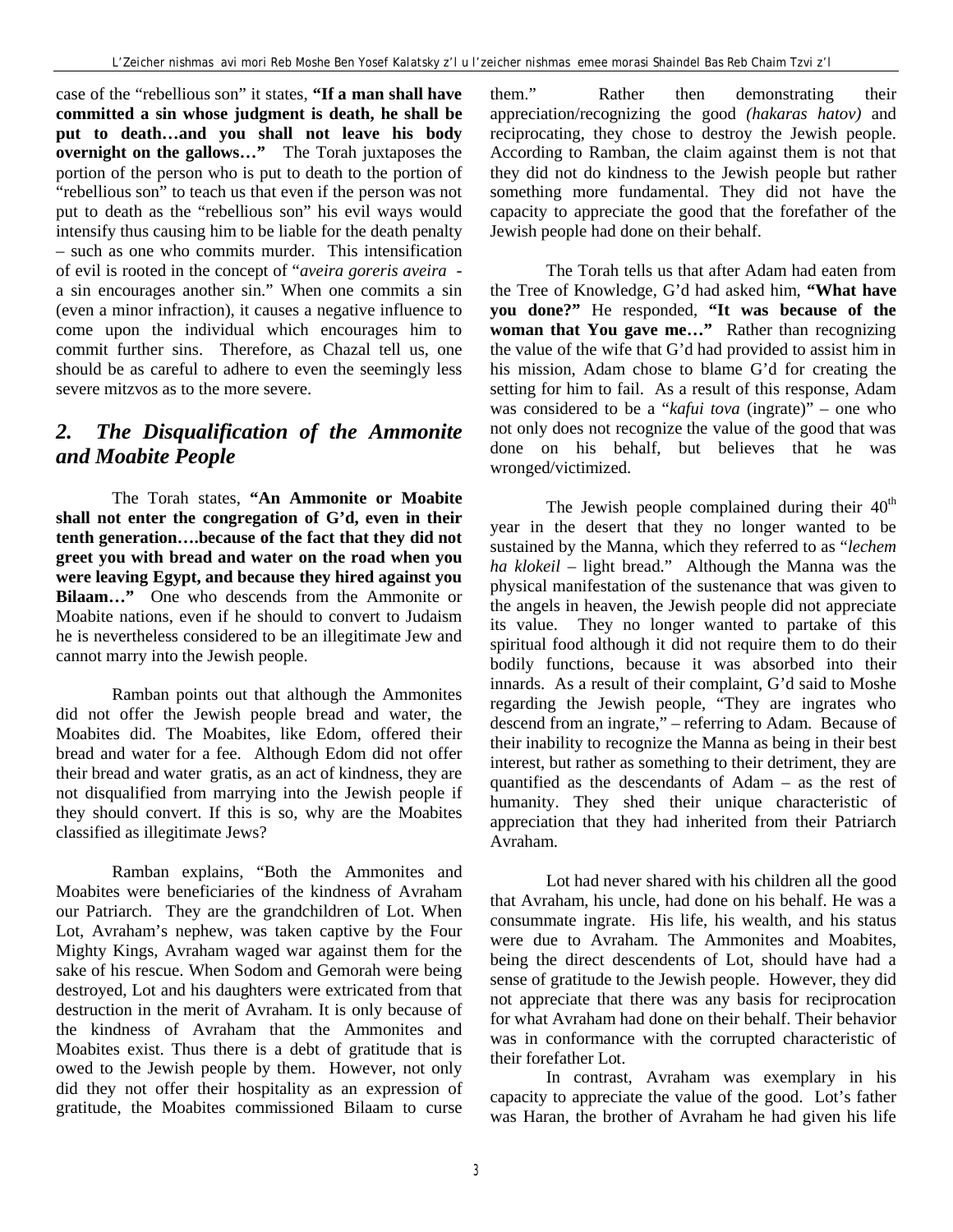for G'd at the Kiln of Kasdim. He was given a choice by Nimrod to either bow to the idol or be thrown into the kiln. He assumed the position that if Avraham would emerge from the fire of the kiln, after being given the same choice, he would follow suit. Because Haran had given his life for G'd, which was considered the ultimate Sanctification of His Name, Avraham had a debt of gratitude to his brother. He therefore assumed full responsibility for his nephew Lot.

Despite, the fact the Avraham's father Terach was evil and had informed on him to be killed, because he had smashed idols of his father's. When Avraham was told to abandon his father and countrymen by G'd it was considered a test. It was only because of Avraham's sense of gratitude to his father, who had brought him into existence which allowed him to have the opportunity to fulfill the purpose of creation. He espousing G'd as being the Omnipotent One, it was therefore considered a test.

Avraham, our Patriarch, personified and inculcated within his own spirituality the characteristic of kindness and *hakaras hatov* (being appreciative). Thus, causing that these characteristics to become part of the fabric of the Jewish people. It is because the Ammonite and Moabite people possess a corrupted character of being ingrates that they are not permitted to marry into the Jewish people.

### *3. Assuring the Pristine Quality of Kindness*

The Torah tells us that one who descends from the Ammonite or Moabite nations, even if he should to convert to Judaism is not permitted to marry into the Jewish people because his status is considered to be illegitimate. The Torah states, "**This is because of the fact that they did not greet you with bread and water on the road when you were leaving Egypt…"** Ramban explains that the failing of the Ammonites and Moabites goes beyond a deficiency in performing acts of kindness (chesed). These nations did not recognize the good that had been done on their behalf by Avraham, the Patriarch of the Jewish people. It was only because of Avraham's merit that their grandfather Lot had been spared from the destruction that came upon Sodom and Gemorah. Thus, they owe a debt of gratitude to the Jewish people for their very existence. The claim against them is that they were ingrates because they did not acknowledge this debt of gratitude. Therefore they are forever denied the right to become part of the Jewish people.

The Torah tells us that after the third day of Avraham's circumcision (at the age of 99) which is the

most difficult day of recovery, G'd had taken the sun out of its sheath (thus causing it to be the hottest day in the history of existence) so that Avraham should not be disturbed by wayfarers. When he saw three men approaching from a distance he ran towards them and offered his hospitality. The Midrash tells us that G'd valued every aspect of Avraham's hospitality and rewarded the Jewish people in kind during their 40-year trek in the desert. In the merit of Avraham offering the wayfarers bread, the Jewish people merited the Manna which sustained them in the desert. In the merit of the water that was offered to them, the Jewish people were provided with the wellspring of Miriam, which traveled with them. In the merit of offering the shade of his tree, the Jewish people were protected by the Heavenly Clouds of Glory.

The Midrash states, "How great is the reward for one who does with kindness (chesed) to one who does not<br>need kindness..." The wayfarers who had visited The wayfarers who had visited Avraham were angels. Since they were not physical beings, they did not need or benefit from Avraham's kindness. Nevertheless, it was because of Avraham's act of chesed that the Jewish people merited great reward in the desert. The Midrash continues, "How much greater is the reward for one who does with chesed for one who is truly in need of chesed. What is the punishment for one who does not do chesed for the one who is not in need of chesed? Who were those who denied chesed to those who were not in need of it? It was the Ammonites and Moabites who did not offer their bread and water to the Jewish people. " The Jewish people were not in need of their bread and water because G'd had provided them with the Manna and the wellspring. If this is so, then why is the punishment for withholding the bread and water so severe?

According to the opinion of Ramban, we can say simply that their failing was not because they withheld hospitality from the Jewish people, but rather it was because of their inaction they are established as ingrates. They needed to offer the Jewish people bread and water as an expression of gratitude, regardless of their need. However, according to the understanding that the failing of the Ammonites and Moabites was their lack of doing chesed, how do we appreciate the failing of these two nations?

The Jewish people had been wandering in the desert for 40 years. When the Ammonites and Moabites encountered them, they should have offered them bread and water, not because of their need of sustenance, but rather to acknowledge and value their existence as a people. The bread and water were only a means to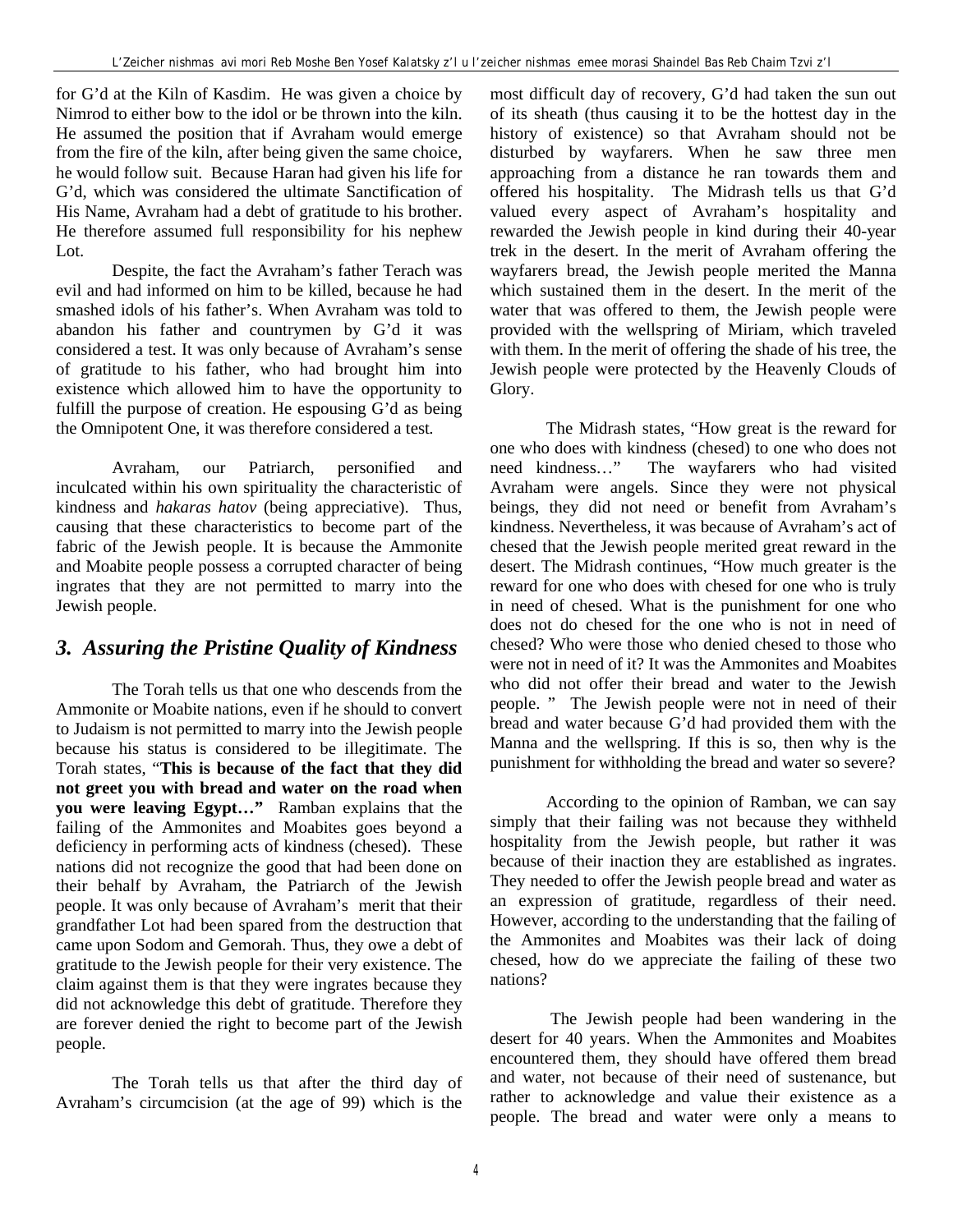demonstrate this acknowledgement. However the Ammonites and Moabites did not have that sensitivity of chesed. Their understanding and capacity of chesed was limited to the physical need. If one did not have anything to eat or drink, they would be willing to provide. However, to have a sense of another's predicament that goes beyond the physical need, that they did not have. Thus, the Ammonites and Moabites were denied entry to become part of the Jewish people because it would dilute the quality and dimension of the chesed of the Jew.

### *4. The Root of Anti-Semitism*

The Torah states, **"Remember what Amalek did to you, on the way when you were leaving Egypt…"** It is a positive commandment to remember what Amalek had done to the Jewish people after the Exodus and recite the verses that relate to this event. Malbim, in his commentary on this verse, writes that all the detailed information that is communicated in these few verses give an understanding and appreciation for the evil of the Amalekite people. He explains that usually when a nation goes to war it can be for a number of reasons. It is either for conquest of territory, or for defensive reasons. It can be for the sake of its religious beliefs (holy war). Regarding the Amalekites, none of these reasons apply. As the Torah states, "**They were attacked on the way…"** Meaning, the Jewish people did not have a land of their own. The Torah continues, **"They were fatigued and weary…"** indicating, that the attack was not for defensive reasons. The verse continues, **"And they (Amalek) did not fear G'd."** The Amalekites were an atheistic nation. Their motive for attack was not for religious reasons. Nevertheless, the Amalekites attacked the Jewish people because they were G'd's people.

G'd states, "My Throne is not complete until Amalek is obliterated from under the heavens." Because the Amalekite people cannot tolerate G'd's Presence in this existence. Wherever there may be a representation of His, they attempt to eradicate it. Thus, the Jewish nation, being G'd's people, is their enemy. Chinuch explains in his codification of the mitzvos that the commandment of "remembering" what Amalek had done to us when we left Egypt encourages the Jew to destroy this evil.

The Jew must remember Amalek and do whatever he can to obliterate their existence, it is not because he tried to destroy the Jewish people throughout the ages, but rather because Amalek's existence is an affront to G'd Himself. Meaning, that our focus on Amalek is not to settle a personal score, but rather to destroy a personification of evil. Their mere existence is a desecration of G'd. The Jewish people are only the object of hatred because of their inextricable connection to G'd.

When G'd had commanded Moshe to wage war against the Midianites He said, **"Avenge the vengeance of Israel…"** However when Moshe communicated this commandment to the Jewish people, he said that the reason was to, **"Avenge the vengeance of G'd against the Midianites…"** The Midrash states, "G'd had asked Moshe, 'When I commanded you to wage war against Midian I had told you that it was to avenge the vengeance of Israel. Why then did you tell the Jewish people it was to avenge My Vengeance?' Moshe responded to G'd by saying, 'Before we received the Torah at Sinai, we were not despised and persecuted by the nations of the world. However, after the Sinai event, the world at large detested us only because of what had transpired at Sinai. We were taken to be Your people. The Midianites attempt to destroy the Jewish people was an affront to G'd not to the Jew."

The reason Amalek should be obliterated from this existence is for the same reason that we pray that evil should be vanquished from the world. We supplicate in the silent prayer (Amidah), "…may all wickedness perish in an instant; and may all Your enemies be cut down speedily…" We are not beseeching G'd for our own sake, but rather, it is because we want to bring about the glorification of G'd, which is the objective of existence. As the Prophet states regarding Creation, "G'd said, 'It is for My Glory that I created it.'" This is not an intellectual pursuit. Rather, the Jew must feel and internalize G'd's pain caused by the existence of evil. When the Jewish people mourn the destruction of the Temple, it is not because of their own personal loss but rather it is the pain that G'd feels because He is not with His children. As the Gemara in Tractate Berachos states, "A heavenly voice cries out three times a day, 'Woe to the Father who has exiled His children from His table. Woe to the children that have been exiled from their Father's table and His Sanctuary that has been burnt and lies in ruins…'"

The objective of the Jewish people is to bring about the glorification of G'd. The Mishna in Ethics of our Fathers states, "Rebbe states, 'What is the proper path that man should choose for himself?" Whatever is glorious to himself and earns him the esteem of others." Meaning, one's perspective in life must be to do whatever he can do to bring about the glorification of G'd.

### *5. The Primacy of Torah (from Shoftim)*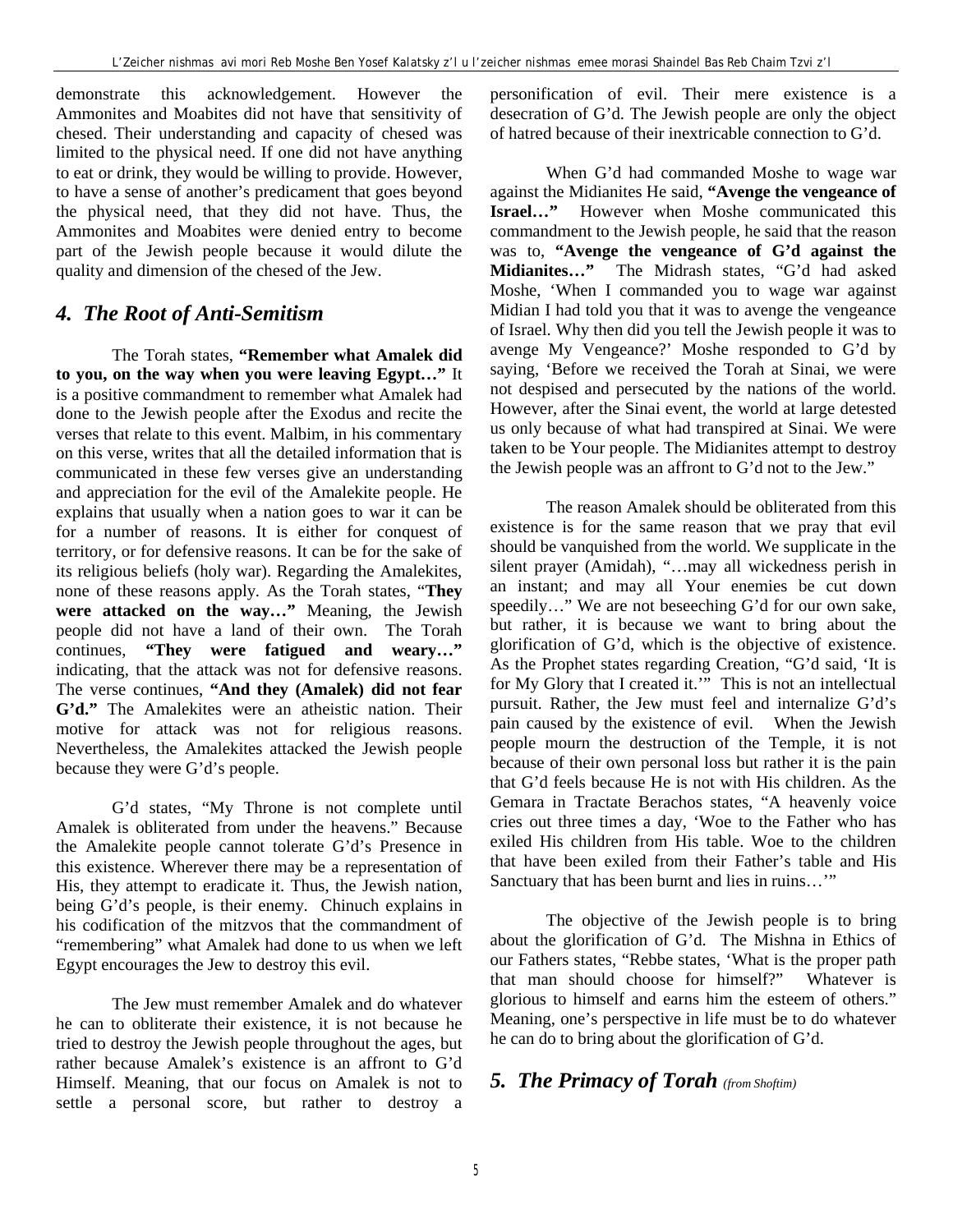The Torah states, **"Judges and officers shall you appoint…"** The Midrash explains, "The judges that are appointed must be 'baalei zeroah'" The Gemara most often uses this term to connote "strong-armed" or physically powerful people. However within the context of judges the term connotes something more positive. As it states in the Midrash, "The judges should be empowered because of their strength in performing good deeds- as Moshe had done. When Moshe initially established the judicial system he appointed 'men of power' because of their strength in Torah, good deeds, and vigor. The judges need to be beyond reproach so that no one could question their integrity. As Moshe had stated regarding himself, 'There is no basis for them (the Jewish people) to have a claim against me, I had not even taken a donkey from them…'"

 The Torah tells us that the Jewish people traveled in the desert in a specific formation. The center camp was the Machne (Camp) Shechina (Divine Presence) - the location of the Mishkan (the Temple). The tribe of Levi encircled the Camp of the Shechina (Machne Shechina). In turn, the tribe of Levi was surrounded by four other camps, each comprised of three tribes. The Torah tells us that the tribe of Yehudah was the first of the camps to travel when the Jewish people were commanded to do so. Included in the camp of Yehudah were the tribes of Yisasschar and Zevulun. One would think that the most powerful tribes should have been the ones to lead in the formation in the desert. However the Torah indicates that this was not so. The camp of Yehudah was the first, indicating that the power of the Jewish people emanates from their spirituality and dimension of Torah. The success and victory of the Jew is not determined by his physical might, but rather through Divine Assistance which one merits through his degree of involvement in Torah.

 The Midrash tells us that the Roman emperor had said to Rebbe Yehoshua ben Chananya, "The Jewish people are a tenacious/tough flock." Meaning, that despite the oppressive decrees and persecutions of the Romans, they survive and function as a people. Rebbe Yehoshua's response to the emperor was, "It is not due to the tenacity of the flock but rather it is due to their tough shepherd, G'd Himself." We see from the Midrash that the basis for the Jew's survival and success is determined by G'd Himself. Therefore the first camp to travel in the desert was the camp of Yehudah because the tribes that were included in his camp personified Torah at the most advanced and exalted level.

 The Torah tells us that when Yehudah had guaranteed the return of his brother Binyamin to his father

Yaakov, he had taken upon himself a conditional excommunication if he should fail. Meaning, if he did not return with Binyamin from Egypt, Yehudah would forfeit his share in the physical world and the world to come. The Gemara in Tractate Sotah tells us that although Yehudah had succeeded in returning with his brother Binyamin, the excommunication nevertheless took effect. The Gemara in Tractate Makos tells us that if one accepts upon himself a conditional excommunication and he does not have the power to guarantee the outcome, the excommunication is effective. Thus, Yehudah was bound and limited as a result of his self-imposed excommunication. Consequently his remains remained unsettled throughout the 40-year trek of the Jewish people in the desert. It was because his soul was not admitted into the Heavenly Torah Academy.

Before Moshe's passing, he supplicated G'd to remove the excommunicated status from Yehudah and reinstate him. It required many levels of prayer in order to restore Yehudah to his kingly status in the heavenly yeshiva. Initially, he was admitted but was not able to understand the subject matter that was being discussed. Through Moshe's additional prayer, that barrier was removed and he was able to engage in the Torah dialogue. However, the authoritative position was not his. Moshe again supplicated G'd to allow Yehudah to be fully reinstated to his full status as king- thus his opinion in Torah would be accepted as the definitive one. We see clearly from Chazal that a king's leadership and clarity does not emanate from his physical and intellectual ability, but rather from his spiritual dimension of person which allows him to lead and succeed as the king of Israel.

 There is a negative Torah commandment that a judge is not permitted to be intimidated by anyone. If this were not so, his judgment would be impaired and thus he would lose his impartiality. The Gemara tells us that Yani, the king of Israel, became a heretic. He had assumed the status of a Sadducee. (Ultimately, he had ordered that all the rabbis should be put to death.) His Canaanite slave had committed murder and was required to appear before the Sanhedrin. The law dictates that when one's slave is brought before the court to be judged for murder, the owner is seen as the defendant and therefore must be present in the court. Shimon Ben Shetach, the brother in law of Yani was the head of the Sanhedrin. Yani, as the defendant was obligated by the Torah to stand in the presence of the court. Initially Yani, because of his arrogance, did not stand in their presence. Shimon Ben Shetach as the chief justice commanded him to stand saying, "Yani, stand on your feet!" Yani sat and gazed at the judges to his right and to his left but did not stand. They cowered under his gaze. Seeing the judges' level of